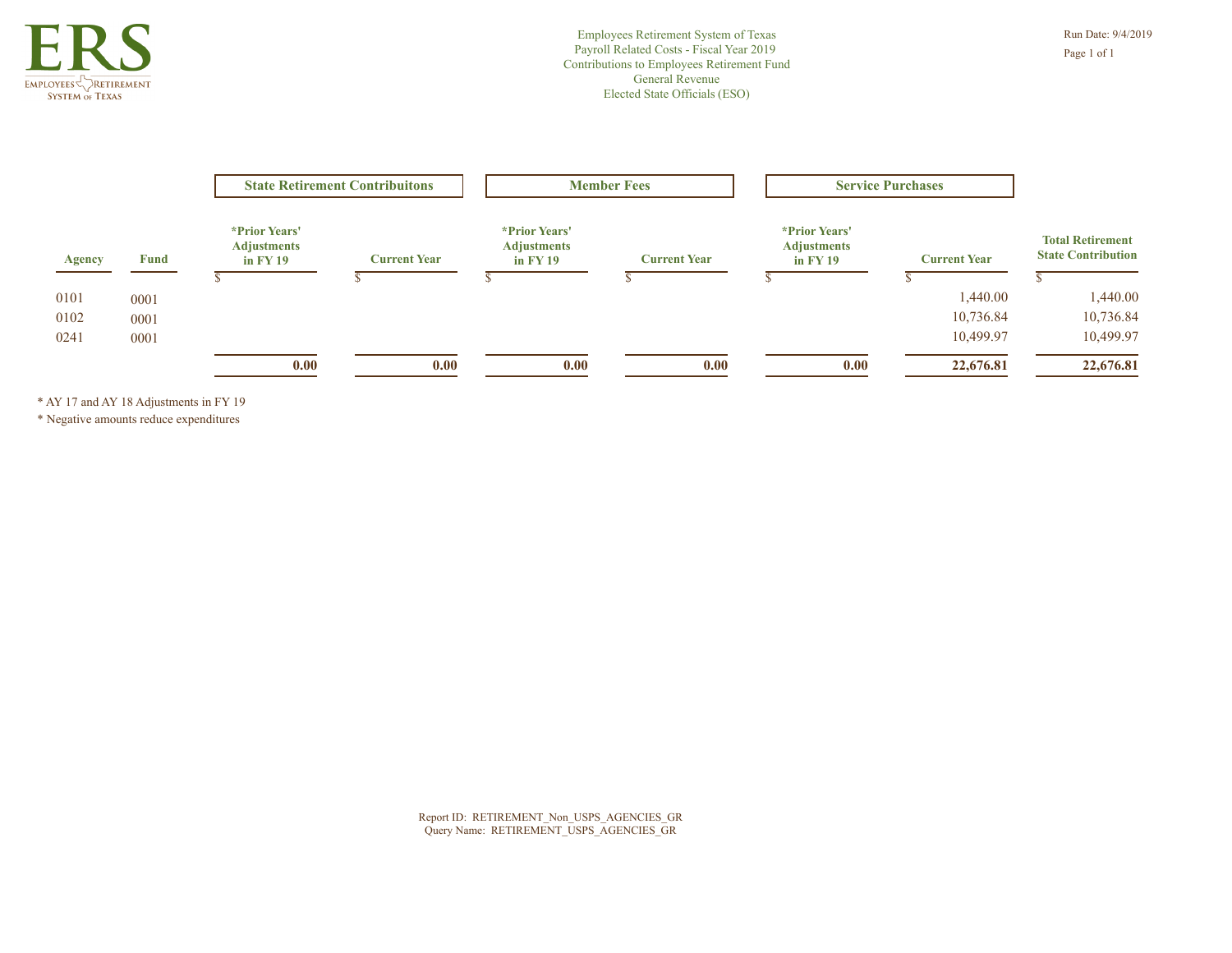

|               |             | <b>State Retirement Contribuitons</b>           |                     | <b>Member Fees</b>                                           |                         | <b>Service Purchases</b>                        |                         |                                                      |
|---------------|-------------|-------------------------------------------------|---------------------|--------------------------------------------------------------|-------------------------|-------------------------------------------------|-------------------------|------------------------------------------------------|
| <b>Agency</b> | <b>Fund</b> | *Prior Years'<br><b>Adjustments</b><br>in FY 19 | <b>Current Year</b> | *Prior Years'<br><b>Adjustments</b><br>$\overline{in}$ FY 19 | <b>Current Year</b>     | *Prior Years'<br><b>Adjustments</b><br>in FY 19 | <b>Current Year</b>     | <b>Total Retirement</b><br><b>State Contribution</b> |
|               |             | $\overline{s}$                                  | $\overline{s}$      | $\overline{s}$                                               | $\overline{\mathbb{S}}$ | $\overline{\mathbb{S}}$                         | $\overline{\mathbb{S}}$ | $\overline{\mathbb{S}}$                              |
| 0102          | 0001        |                                                 |                     |                                                              |                         |                                                 | 11,073.69               | 11,073.69                                            |
| 0103          | 0001        |                                                 |                     |                                                              |                         |                                                 | 9,319.45                | 9,319.45                                             |
| 0201          | 0001        |                                                 |                     |                                                              |                         |                                                 | 13,263.16               | 13,263.16                                            |
| 0302          | 0001        |                                                 |                     |                                                              |                         |                                                 | 87,056.67               | 87,056.67                                            |
| 0304          | 0001        |                                                 |                     |                                                              |                         | 174.88                                          | 25,950.01               | 26,124.89                                            |
| 0305          | 0001        |                                                 |                     |                                                              |                         |                                                 | 7,798.55                | 7,798.55                                             |
| 0312          | 0001        |                                                 |                     |                                                              |                         | 18,998.07                                       |                         | 18,998.07                                            |
| 0313          | 0001        |                                                 |                     |                                                              |                         |                                                 | 36,301.26               | 36,301.26                                            |
| 0320          | 0001        |                                                 |                     |                                                              |                         | 566.27                                          | 10,595.37               | 11,161.64                                            |
| 0360          | 0001        |                                                 |                     |                                                              |                         |                                                 | 326.32                  | 326.32                                               |
| 0401          | 0001        |                                                 |                     |                                                              |                         |                                                 | 6,770.82                | 6,770.82                                             |
| 0403          | 0001        |                                                 |                     |                                                              |                         | 11,709.47                                       | 9,895.20                | 21,604.67                                            |
| 0405          | 0001        |                                                 |                     |                                                              |                         | 27,423.13                                       | 404,245.02              | 431,668.15                                           |
| 0451          | 0001        |                                                 |                     |                                                              |                         | 1,334.59                                        |                         | 1,334.59                                             |
| 0452          | 0001        |                                                 |                     |                                                              |                         |                                                 | 31,324.88               | 31,324.88                                            |
| 0454          | 0001        |                                                 |                     |                                                              |                         |                                                 | 1,536.53                | 1,536.53                                             |
| 0455          | 0001        |                                                 |                     |                                                              |                         | 1,587.79                                        | 9,559.30                | 11,147.09                                            |
| 0458          | 0001        |                                                 |                     |                                                              |                         |                                                 | 4,292.64                | 4,292.64                                             |
| 0479          | 0001        |                                                 |                     |                                                              |                         |                                                 | 62,333.68               | 62,333.68                                            |
| 0503          | 0001        |                                                 |                     |                                                              |                         |                                                 | 22.74                   | 22.74                                                |
| 0529          | 0001        |                                                 |                     |                                                              |                         | 26,491.23                                       | 137,965.53              | 164,456.76                                           |
| 0530          | 0001        |                                                 |                     |                                                              |                         |                                                 | 42,377.17               | 42,377.17                                            |
| 0537          | 0001        |                                                 |                     |                                                              |                         | 2,815.26                                        | 171.14                  | 2,986.40                                             |
| 0551          | 0001        |                                                 |                     |                                                              |                         |                                                 | 14,689.69               | 14,689.69                                            |
| 0554          | 0001        |                                                 |                     |                                                              |                         |                                                 | 113.68                  | 113.68                                               |
|               |             |                                                 |                     |                                                              |                         | 1,587.79                                        | 51,687.49               | 53,275.28                                            |

Report ID: RETIREMENT\_Non\_USPS\_AGENCIES\_GR Query Name: RETIREMENT\_USPS\_AGENCIES\_GR